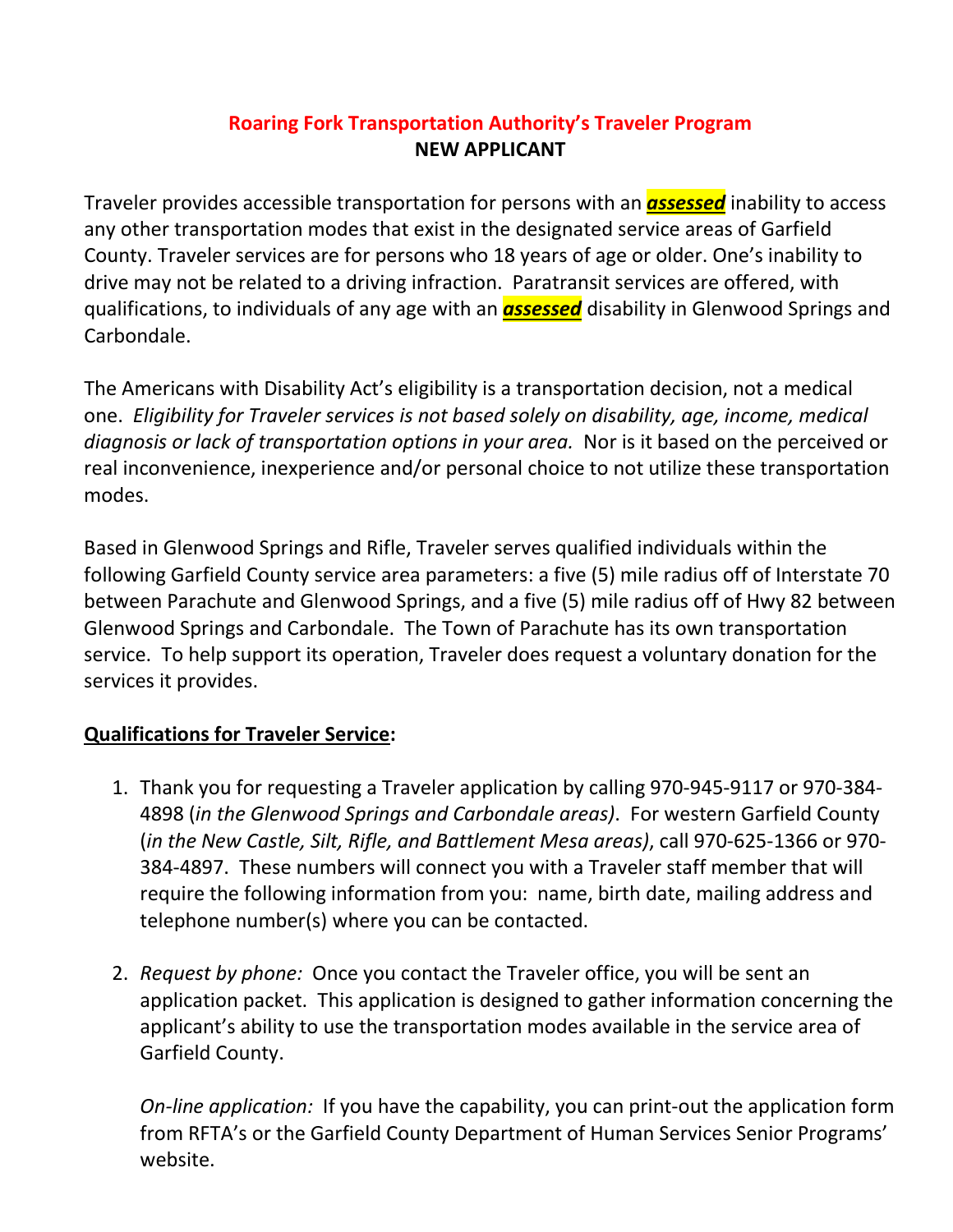- **3.** Please complete the application as thoroughly as possible and to the best of your ability. In particular, y**ou will need to provide answers to the following questions that appear on the application:**
	- a. What barriers do you have that prevent you from accessing public or private transportation that is available in your area?
	- b. In what way does this barrier(s) prevent you from utilizing the existing services that are available in your area?
	- c. In your opinion is this barrier permanent? If no, when will the barrier be removed?
	- d. Do you utilize any assistive devices for ambulation? If so, what?
	- e. Do you have a health care professional's report to substantiate this request? (A "Yes" response is *not* an automatic qualifier.)

Should you need help in completing the application, please contact the Senior Programs Manager at (970) 945-9191, extension 3061.

Please email, mail or fax completed application to: **Traveler** Garfield County Department of Human Services – Senior Programs 195 West 14<sup>th</sup> Street Rifle, CO 81650 Fax: 928-0465 [jumartin@garfield-county.com](mailto:jumartin@garfield-county.com) 

Once the completed application is received, you will be contacted to arrange an in-person functional ability assessment. Functional assessments occur at Traveler offices or the Department of Human Services offices in Glenwood Springs and/or Rifle.

*You are responsible for getting to the designated assessment location on your own***.** *You must show a valid picture identification at the time of the assessment.*

Following the in-person assessment, DHS will provide you with a written determination of eligibility within two days.